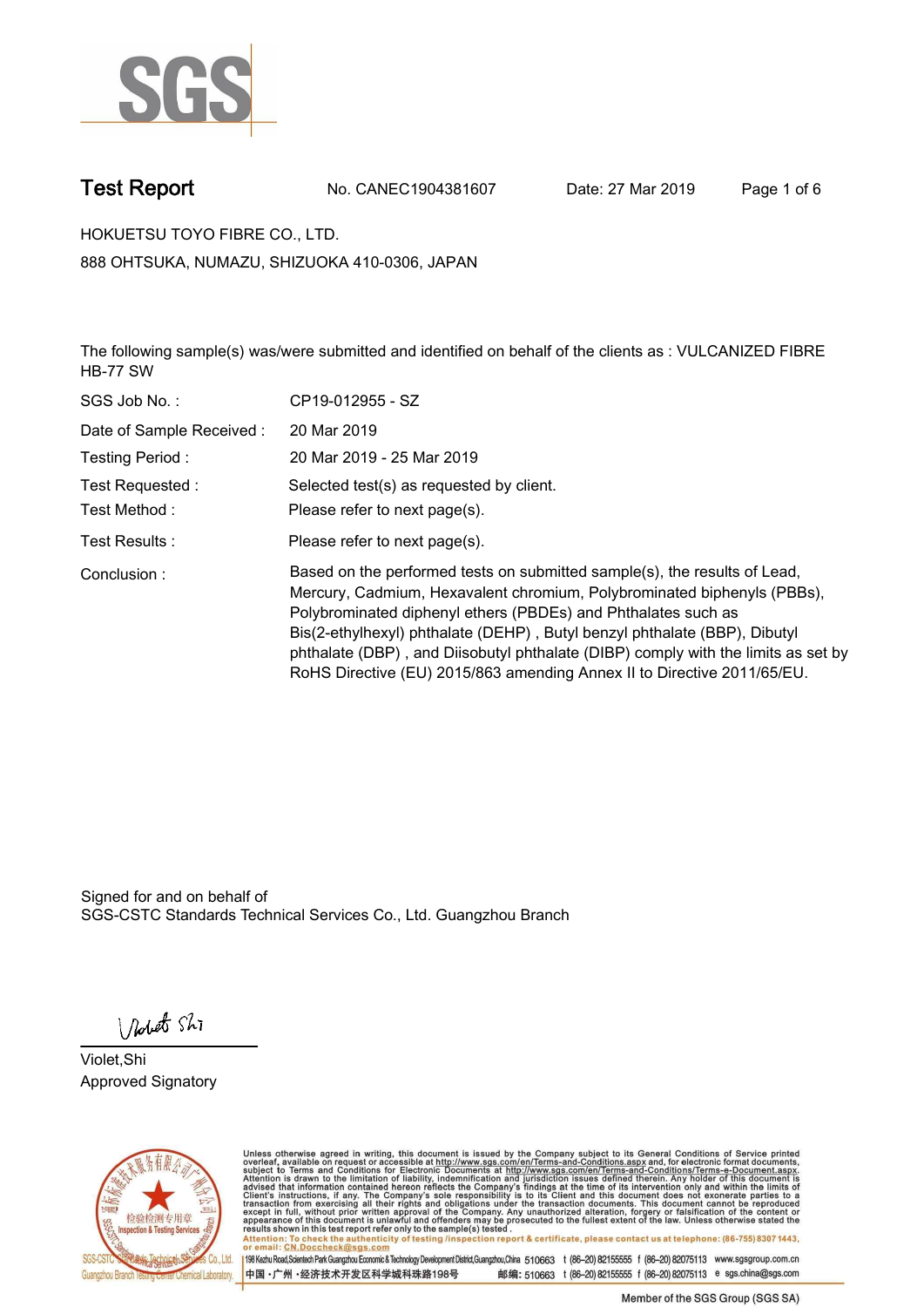

**Test Report. No. CANEC1904381607 Date: 27 Mar 2019. Page 2 of 6.**

**Test Results :.**

**Test Part Description :.**

| Specimen No.    | SGS Sample ID    | <b>Description</b> |  |
|-----------------|------------------|--------------------|--|
| SN <sub>1</sub> | CAN19-043816.004 | White material     |  |

**Remarks :.(1) 1 mg/kg = 1 ppm = 0.0001%.**

**(2) MDL = Method Detection Limit.**

**(3) ND = Not Detected ( < MDL ).**

**(4) "-" = Not Regulated.**

### **RoHS Directive (EU) 2015/863 amending Annex II to Directive 2011/65/EU.**

**Test Method :. With reference to IEC 62321-4:2013+A1:2017, IEC 62321-5:2013, IEC 62321-7-2:2017 , IEC 62321-6:2015 and IEC 62321-8:2017, analyzed by ICP-OES , UV-Vis and GC-MS ..**

| Test Item(s)               | <u>Limit</u>             | <u>Unit</u> | <b>MDL</b>               | <u>004</u> |
|----------------------------|--------------------------|-------------|--------------------------|------------|
| Cadmium (Cd)               | 100                      | mg/kg       | 2                        | <b>ND</b>  |
| Lead (Pb)                  | 1,000                    | mg/kg       | $\overline{2}$           | <b>ND</b>  |
| Mercury (Hg)               | 1,000                    | mg/kg       | 2                        | <b>ND</b>  |
| Hexavalent Chromium (CrVI) | 1,000                    | mg/kg       | 8                        | <b>ND</b>  |
| Sum of PBBs                | 1,000                    | mg/kg       | $\overline{\phantom{a}}$ | <b>ND</b>  |
| Monobromobiphenyl          |                          | mg/kg       | 5                        | <b>ND</b>  |
| Dibromobiphenyl            | $\overline{\phantom{a}}$ | mg/kg       | 5                        | <b>ND</b>  |
| Tribromobiphenyl           | $\overline{\phantom{a}}$ | mg/kg       | 5                        | <b>ND</b>  |
| Tetrabromobiphenyl         | $\overline{\phantom{a}}$ | mg/kg       | 5                        | <b>ND</b>  |
| Pentabromobiphenyl         | -                        | mg/kg       | 5                        | <b>ND</b>  |
| Hexabromobiphenyl          |                          | mg/kg       | 5                        | <b>ND</b>  |
| Heptabromobiphenyl         | -                        | mg/kg       | 5                        | <b>ND</b>  |
| Octabromobiphenyl          | ۰                        | mg/kg       | 5                        | <b>ND</b>  |
| Nonabromobiphenyl          |                          | mg/kg       | 5                        | <b>ND</b>  |
| Decabromobiphenyl          |                          | mg/kg       | 5                        | <b>ND</b>  |
| Sum of PBDEs               | 1,000                    | mg/kg       | $\overline{\phantom{a}}$ | <b>ND</b>  |
| Monobromodiphenyl ether    |                          | mg/kg       | 5                        | <b>ND</b>  |
| Dibromodiphenyl ether      | $\overline{\phantom{a}}$ | mg/kg       | 5                        | <b>ND</b>  |
| Tribromodiphenyl ether     | $\overline{\phantom{a}}$ | mg/kg       | 5                        | <b>ND</b>  |
| Tetrabromodiphenyl ether   |                          | mg/kg       | 5                        | <b>ND</b>  |
| Pentabromodiphenyl ether   |                          | mg/kg       | 5                        | <b>ND</b>  |
|                            |                          |             |                          |            |



Unless otherwise agreed in writing, this document is issued by the Company subject to its General Conditions of Service printed<br>overleaf, available on request or accessible at http://www.sgs.com/en/Terms-and-Conditions.asp Attention: To check the authenticity of testing /inspection report & certificate, please contact us at telephone: (86-755) 8307 1443,<br>Attention: To check the authenticity of testing /inspection report & certificate, please

198 Kezhu Road,Scientech Park Guangzhou Economic & Technology Development District,Guangzhou,China 510663 t (86-20) 82155555 f (86-20) 82075113 www.sgsgroup.com.cn 邮编: 510663 t (86-20) 82155555 f (86-20) 82075113 e sgs.china@sgs.com 中国·广州·经济技术开发区科学城科珠路198号

Member of the SGS Group (SGS SA)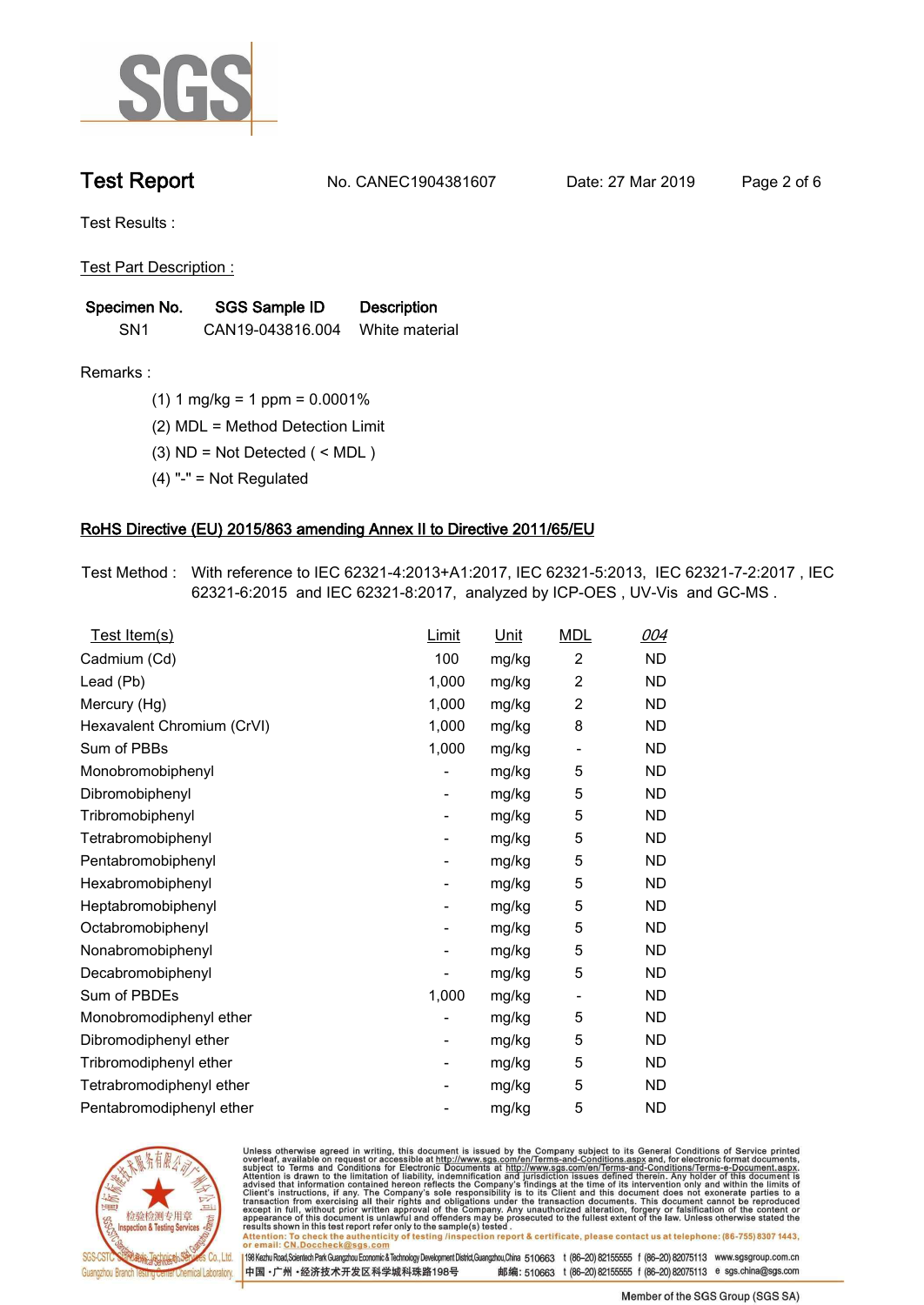

| <b>Test Report</b>                  | No. CANEC1904381607 |             |            | Date: 27 Mar 2019 | Page 3 of 6 |
|-------------------------------------|---------------------|-------------|------------|-------------------|-------------|
| Test Item(s)                        | Limit               | <u>Unit</u> | <b>MDL</b> | 004               |             |
| Hexabromodiphenyl ether             | ۰                   | mg/kg       | 5          | <b>ND</b>         |             |
| Heptabromodiphenyl ether            | ۰                   | mg/kg       | 5          | <b>ND</b>         |             |
| Octabromodiphenyl ether             | Ξ.                  | mg/kg       | 5          | <b>ND</b>         |             |
| Nonabromodiphenyl ether             | Ξ.                  | mg/kg       | 5          | <b>ND</b>         |             |
| Decabromodiphenyl ether             | -                   | mg/kg       | 5          | <b>ND</b>         |             |
| Dibutyl phthalate (DBP)             | 1.000               | mg/kg       | 50         | <b>ND</b>         |             |
| Butyl benzyl phthalate (BBP)        | 1,000               | mg/kg       | 50         | <b>ND</b>         |             |
| Bis (2-ethylhexyl) phthalate (DEHP) | 1,000               | mg/kg       | 50         | <b>ND</b>         |             |
| Diisobutyl Phthalates (DIBP)        | 1.000               | mg/kg       | 50         | ND.               |             |

**Notes :.**

**(1) The maximum permissible limit is quoted from RoHS Directive (EU) 2015/863.IEC 62321 series is equivalent to EN 62321 series** 

**http://www.cenelec.eu/dyn/www/f?p=104:30:1742232870351101::::FSP\_ORG\_ID,FSP\_LANG\_ID:12586 37,25.**



Unless otherwise agreed in writing, this document is issued by the Company subject to its General Conditions of Service printed<br>overleaf, available on request or accessible at http://www.sgs.com/en/Terms-and-Conditions.asp Attention: To check the authenticity of testing /inspection report & certificate, please contact us at telephone: (86-755) 8307 1443,<br>Attention: To check the authenticity of testing /inspection report & certificate, please

198 Kezhu Road,Scientech Park Guangzhou Economic & Technology Development District,Guangzhou,China 510663 t (86-20) 82155555 f (86-20) 82075113 www.sgsgroup.com.cn 中国·广州·经济技术开发区科学城科珠路198号 邮编: 510663 t (86-20) 82155555 f (86-20) 82075113 e sgs.china@sgs.com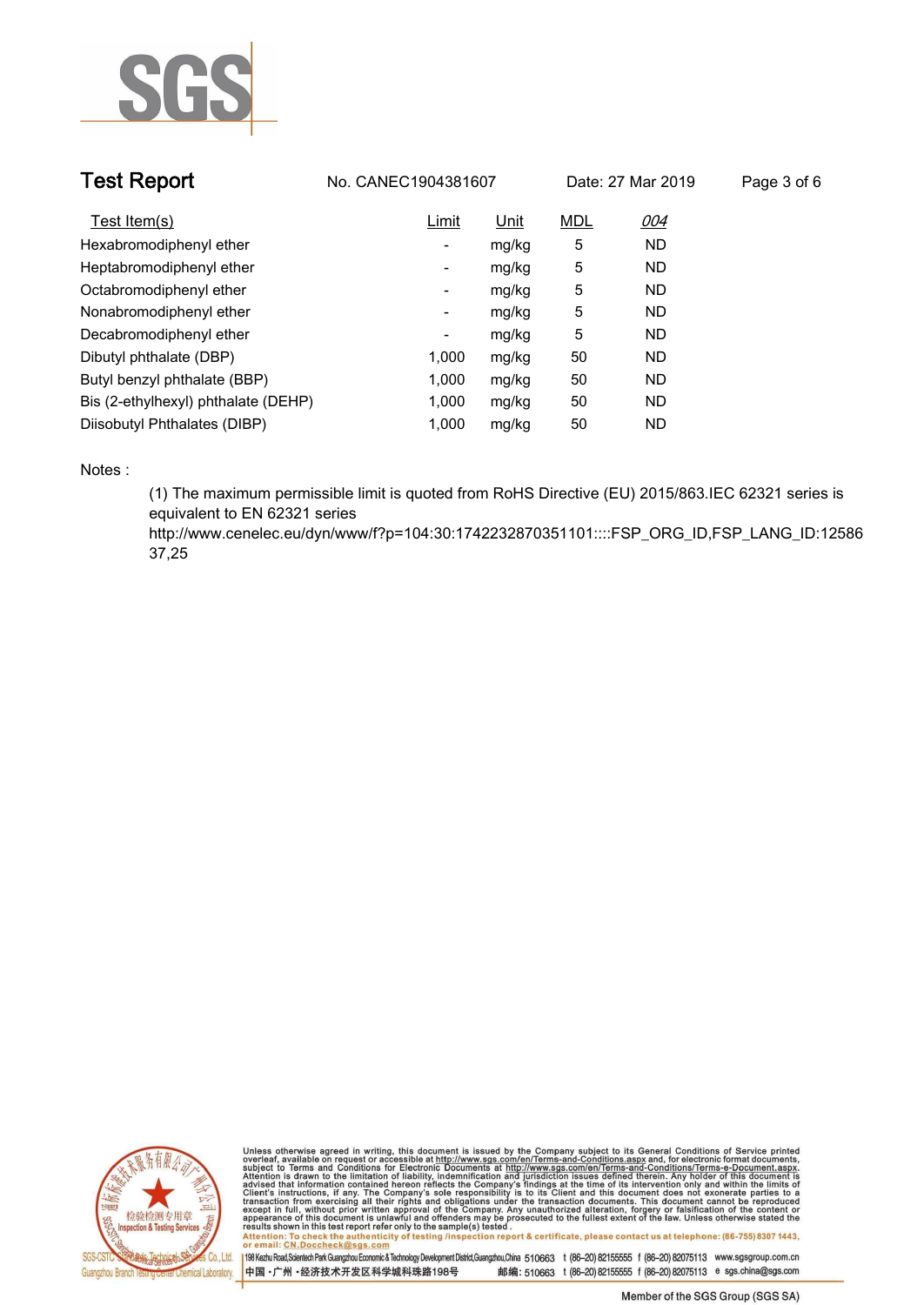

**Test Report. No. CANEC1904381607** Date: 27 Mar 2019 Page 4 of 6

## **ATTACHMENTS Pb/Cd/Hg/Cr6+/PBBs/PBDEs Testing Flow Chart**

**1) These samples were dissolved totally by pre-conditioning method according to below flow chart. (Cr6+ and PBBs/PBDEs test method excluded).**





Unless otherwise agreed in writing, this document is issued by the Company subject to its General Conditions of Service printed<br>overleaf, available on request or accessible at http://www.sgs.com/en/Terms-and-Conditions.asp résults shown in this test report refer only to the sample(s) tésted .<br>Attention: To check the authenticity of testing /inspection report & certificate, please contact us at telephone: (86-755) 8307 1443,<br>or email: <u>CN.Doc</u>

198 Kezhu Road,Scientech Park Guangzhou Economic & Technology Development District,Guangzhou,China 510663 t (86-20) 82155555 f (86-20) 82075113 www.sgsgroup.com.cn 邮编: 510663 t (86-20) 82155555 f (86-20) 82075113 e sgs.china@sgs.com 中国·广州·经济技术开发区科学城科珠路198号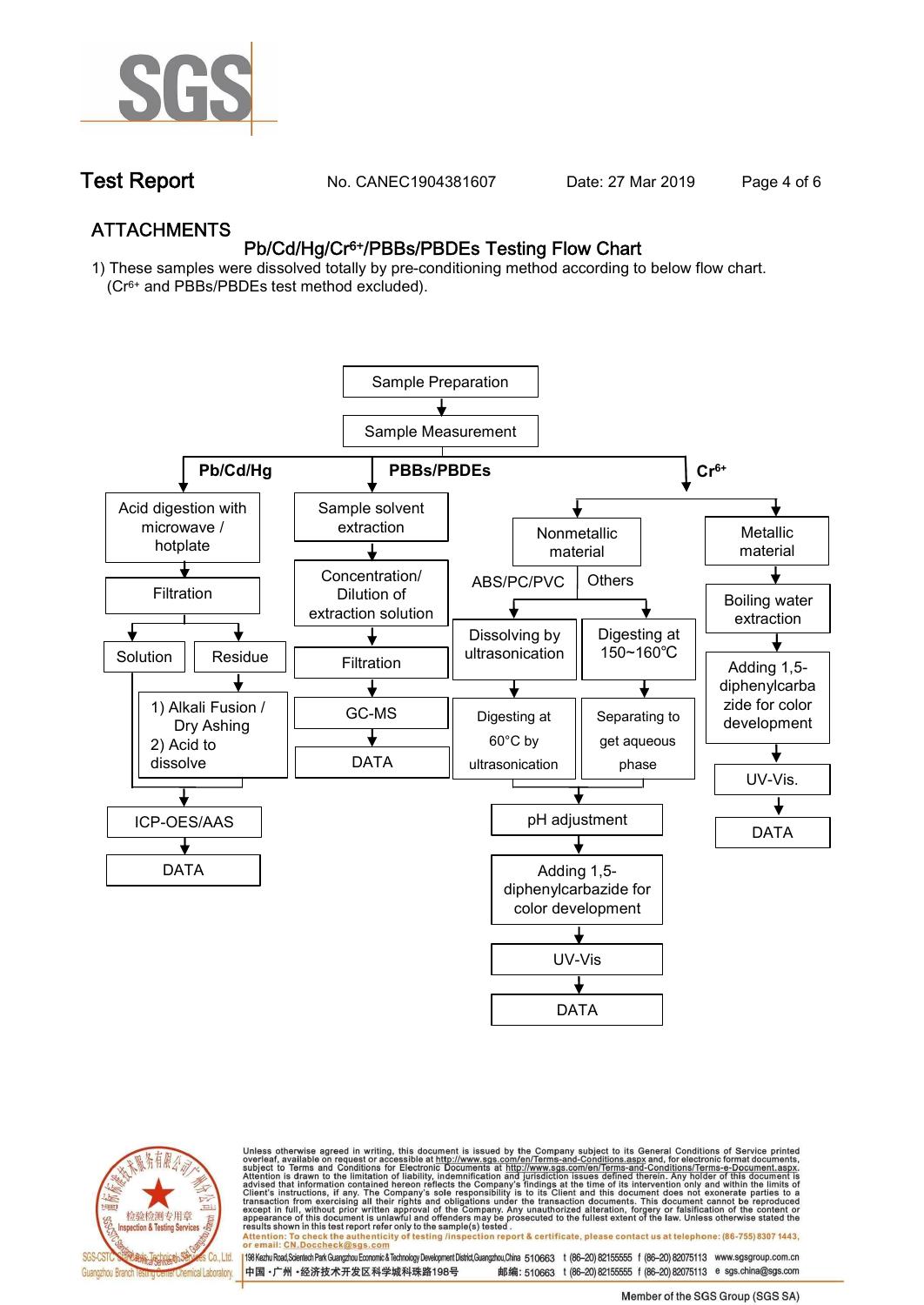

**Test Report. No. CANEC1904381607 Date: 27 Mar 2019. Page 5 of 6.**

# **ATTACHMENTS Phthalates Testing Flow Chart**





Unless otherwise agreed in writing, this document is issued by the Company subject to its General Conditions of Service printed<br>overleaf, available on request or accessible at http://www.sgs.com/en/Terms-and-Conditions.asp results shown in this test report refer only to the sample(s) tested .<br>Attention: To check the authenticity of testing /inspection report & certificate, please contact us at telephone: (86-755) 8307 1443,<br>or email: <u>CN.Doc</u>

198 Kezhu Road,Scientech Park Guangzhou Economic & Technology Development District,Guangzhou,China 510663 t (86-20) 82155555 f (86-20) 82075113 www.sgsgroup.com.cn 中国·广州·经济技术开发区科学城科珠路198号 邮编: 510663 t (86-20) 82155555 f (86-20) 82075113 e sgs.china@sgs.com